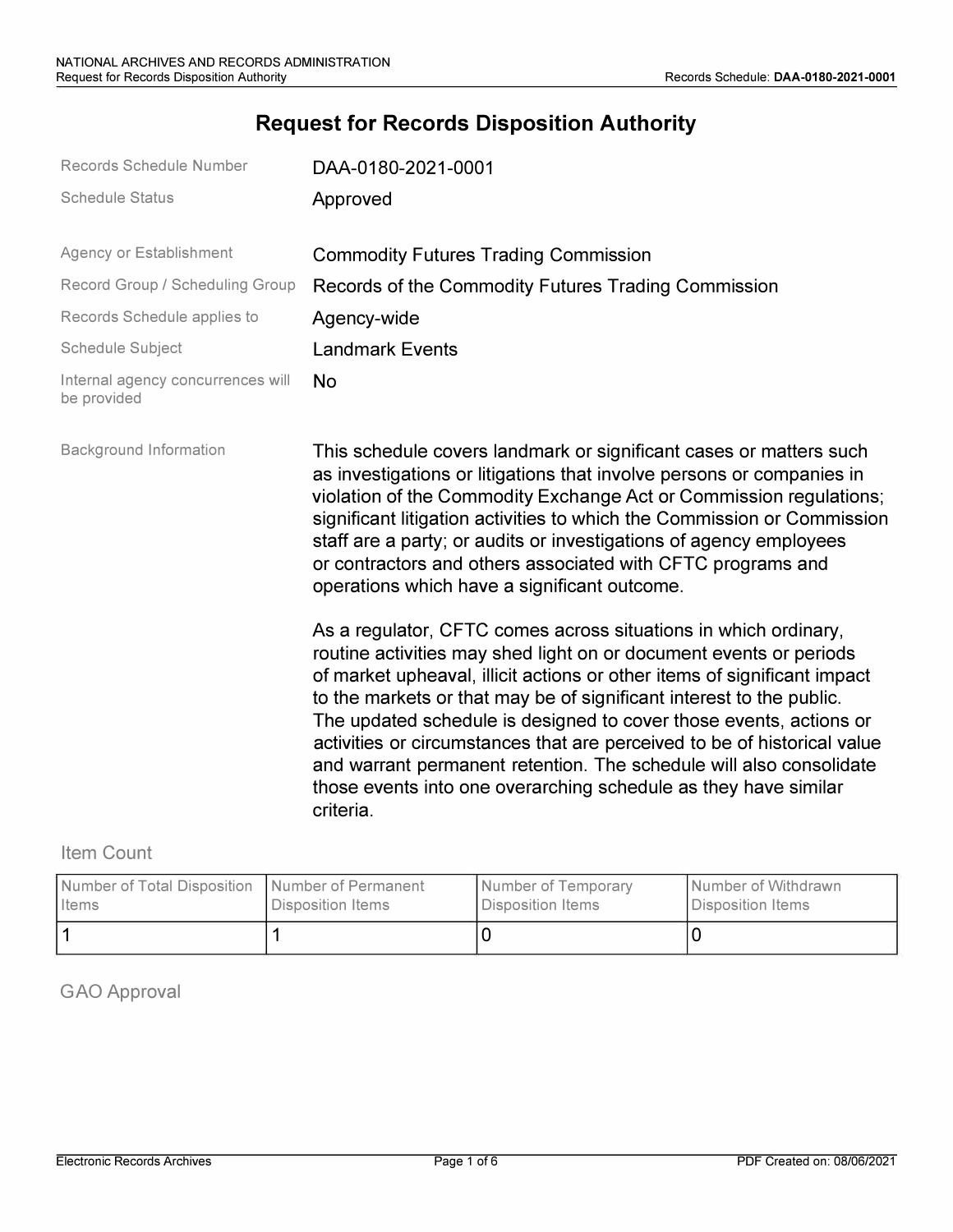### **Outline of Records Schedule Items for DAA-0180-2021-0001**

Sequence Number

1

Landmark Inquiries, audits, investigations, litigations and similar events Disposition Authority Number: DAA-0180-2021-0001-0001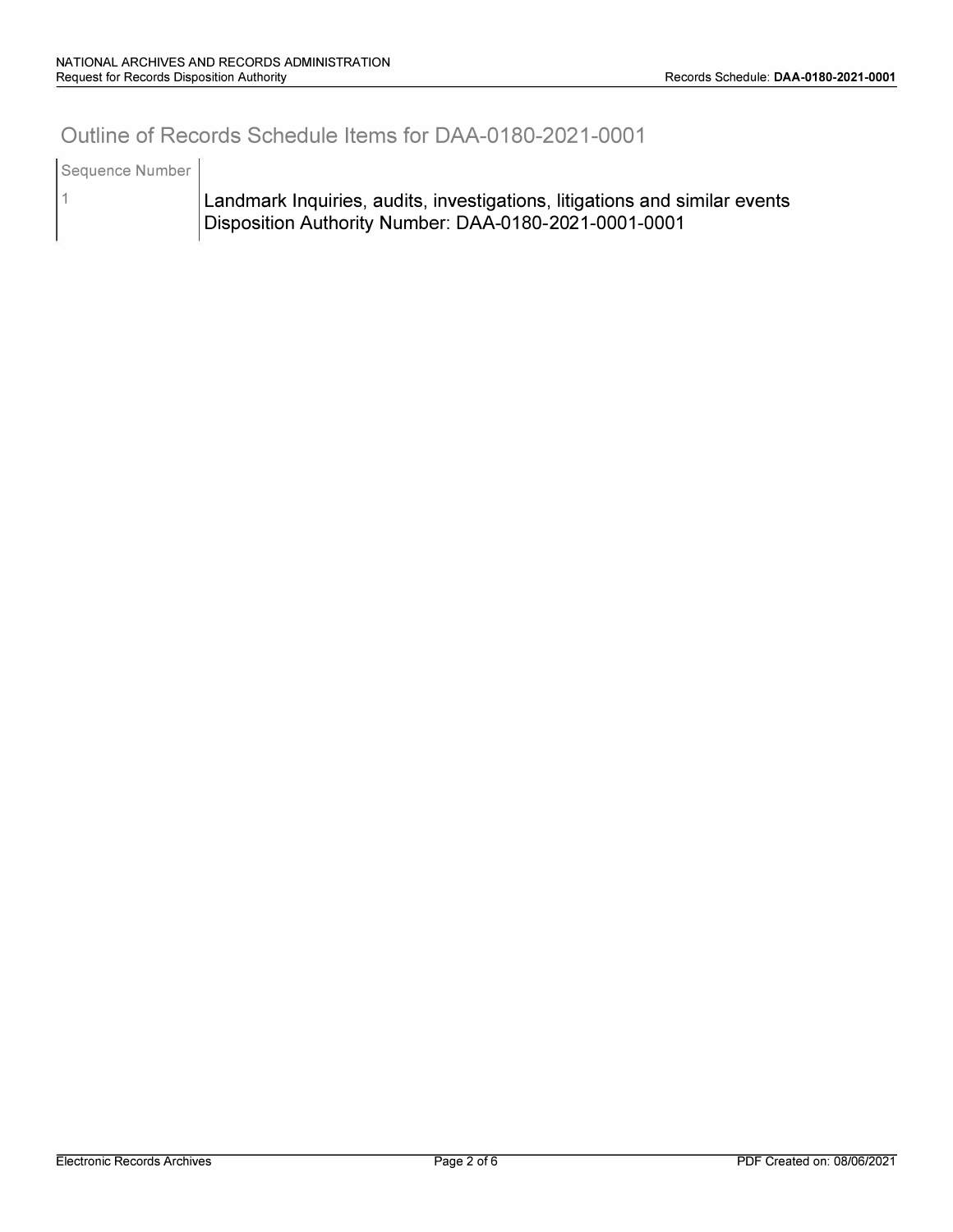### **Records Schedule Items**

| Sequence Number |                                                                                                                                                                                                                                                                                                                                                                                                                                                                                                                                                                                                                                                                                                                                                                                                                                                                                                                                                                                                                                                                                                                                                                                                                                                                                                                 |                                                                                                                                   |  |  |  |  |  |
|-----------------|-----------------------------------------------------------------------------------------------------------------------------------------------------------------------------------------------------------------------------------------------------------------------------------------------------------------------------------------------------------------------------------------------------------------------------------------------------------------------------------------------------------------------------------------------------------------------------------------------------------------------------------------------------------------------------------------------------------------------------------------------------------------------------------------------------------------------------------------------------------------------------------------------------------------------------------------------------------------------------------------------------------------------------------------------------------------------------------------------------------------------------------------------------------------------------------------------------------------------------------------------------------------------------------------------------------------|-----------------------------------------------------------------------------------------------------------------------------------|--|--|--|--|--|
| 1               | Landmark Inquiries, audits, investigations, litigations and similar events                                                                                                                                                                                                                                                                                                                                                                                                                                                                                                                                                                                                                                                                                                                                                                                                                                                                                                                                                                                                                                                                                                                                                                                                                                      |                                                                                                                                   |  |  |  |  |  |
|                 | <b>Disposition Authority Number</b>                                                                                                                                                                                                                                                                                                                                                                                                                                                                                                                                                                                                                                                                                                                                                                                                                                                                                                                                                                                                                                                                                                                                                                                                                                                                             | DAA-0180-2021-0001-0001                                                                                                           |  |  |  |  |  |
|                 | Records in this series include Inquiries, audits, investigations, litigations, or<br>other actions or activities (collectively referred to as cases or matters) that: Were<br>subject to significant or extensive review or extensive litigation; or resulted in new<br>legislation or regulations or substantive changes to existing legislation, regulations<br>or agency policy; or drew significant public interest such as wide-spread media<br>attention; or drew significant interest by Congress, and/or market participants.<br>Decisions issued or sanctions imposed that set significant precedent or involve,<br>as subjects, the Chairman, Commissioners, Division Directors, or Office Heads;<br>Decisions reviewed at length in the narrative portion of the CFTC annual report.<br>Documents in this series may include: - Opening/closing reports - Memos to<br>the Commission and the attachments - Requests for confidential treatment -<br>Dispositive or Substantive Motions - Dispositive Orders or Orders on Substantive<br>Issues - Pleadings - Supporting memoranda - Exhibits - Trial transcripts - Notices<br>of appeal - Appeal briefs - Memos to the Commission (if any) and the attachments<br>- Other records (if any) that summarize the nature and scope of the case or matter |                                                                                                                                   |  |  |  |  |  |
|                 | <b>Final Disposition</b>                                                                                                                                                                                                                                                                                                                                                                                                                                                                                                                                                                                                                                                                                                                                                                                                                                                                                                                                                                                                                                                                                                                                                                                                                                                                                        | Permanent                                                                                                                         |  |  |  |  |  |
|                 | Item Status                                                                                                                                                                                                                                                                                                                                                                                                                                                                                                                                                                                                                                                                                                                                                                                                                                                                                                                                                                                                                                                                                                                                                                                                                                                                                                     | Active                                                                                                                            |  |  |  |  |  |
|                 | Is this item media neutral?                                                                                                                                                                                                                                                                                                                                                                                                                                                                                                                                                                                                                                                                                                                                                                                                                                                                                                                                                                                                                                                                                                                                                                                                                                                                                     | Yes                                                                                                                               |  |  |  |  |  |
|                 | Do any of the records covered<br>by this item currently exist in<br>electronic format(s) other than e-<br>mail and word processing?                                                                                                                                                                                                                                                                                                                                                                                                                                                                                                                                                                                                                                                                                                                                                                                                                                                                                                                                                                                                                                                                                                                                                                             | Yes                                                                                                                               |  |  |  |  |  |
|                 | Do any of the records covered<br>by this item exist as structured<br>electronic data?                                                                                                                                                                                                                                                                                                                                                                                                                                                                                                                                                                                                                                                                                                                                                                                                                                                                                                                                                                                                                                                                                                                                                                                                                           | Yes                                                                                                                               |  |  |  |  |  |
|                 | <b>GRS or Superseded Authority</b><br>Citation                                                                                                                                                                                                                                                                                                                                                                                                                                                                                                                                                                                                                                                                                                                                                                                                                                                                                                                                                                                                                                                                                                                                                                                                                                                                  | N1-180-00-001 / 410/B<br>DAA-0180-2012-0003-0002<br>DAA-0180-2012-0003-0005<br>DAA-0180-2016-0003-0001<br>DAA-0180-2016-0003-0003 |  |  |  |  |  |
|                 | <b>Disposition Instruction</b>                                                                                                                                                                                                                                                                                                                                                                                                                                                                                                                                                                                                                                                                                                                                                                                                                                                                                                                                                                                                                                                                                                                                                                                                                                                                                  |                                                                                                                                   |  |  |  |  |  |
|                 | <b>Cutoff Instruction</b>                                                                                                                                                                                                                                                                                                                                                                                                                                                                                                                                                                                                                                                                                                                                                                                                                                                                                                                                                                                                                                                                                                                                                                                                                                                                                       | Cutoff after final action                                                                                                         |  |  |  |  |  |
|                 | <b>Transfer to the National Archives</b><br>for Accessioning                                                                                                                                                                                                                                                                                                                                                                                                                                                                                                                                                                                                                                                                                                                                                                                                                                                                                                                                                                                                                                                                                                                                                                                                                                                    | Transfer to the National Archives 15 year(s) after<br>Cutoff                                                                      |  |  |  |  |  |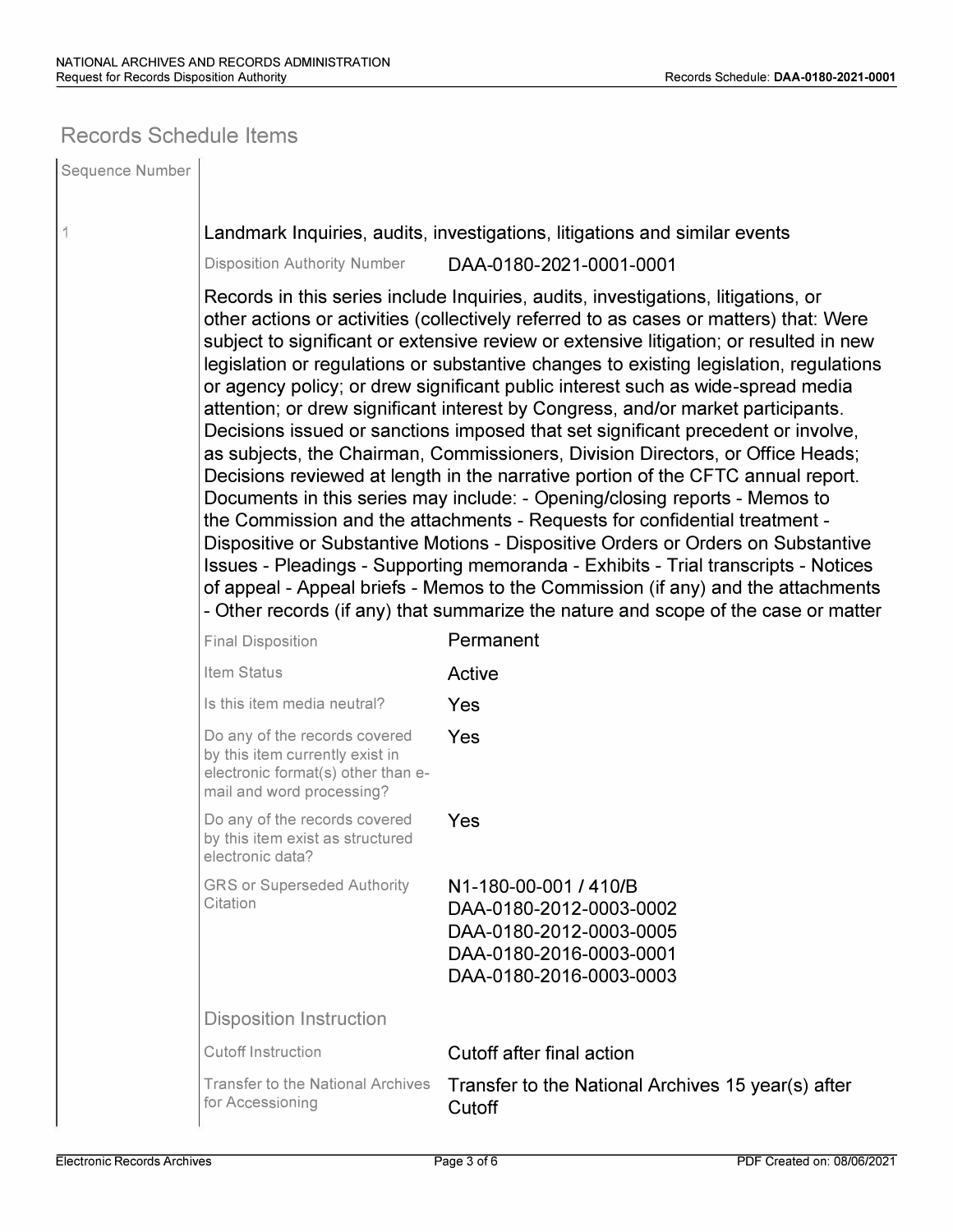| First year of records accumulation 1983                                                                                        |                                 |                                             |  |  |  |  |
|--------------------------------------------------------------------------------------------------------------------------------|---------------------------------|---------------------------------------------|--|--|--|--|
|                                                                                                                                |                                 |                                             |  |  |  |  |
| Unknown<br>We propose to transfer annually by fiscal year but<br>there may be years where no records will meet the<br>criteria |                                 |                                             |  |  |  |  |
|                                                                                                                                | <b>Estimated Current Volume</b> | Annual Accumulation                         |  |  |  |  |
| Electronic/Digital                                                                                                             |                                 | 1 GB                                        |  |  |  |  |
| Paper                                                                                                                          |                                 |                                             |  |  |  |  |
|                                                                                                                                |                                 |                                             |  |  |  |  |
| Hardcopy or Analog Special<br>Media                                                                                            |                                 |                                             |  |  |  |  |
|                                                                                                                                |                                 | From 1983 To 2004<br>8 GB<br>370 Cubic feet |  |  |  |  |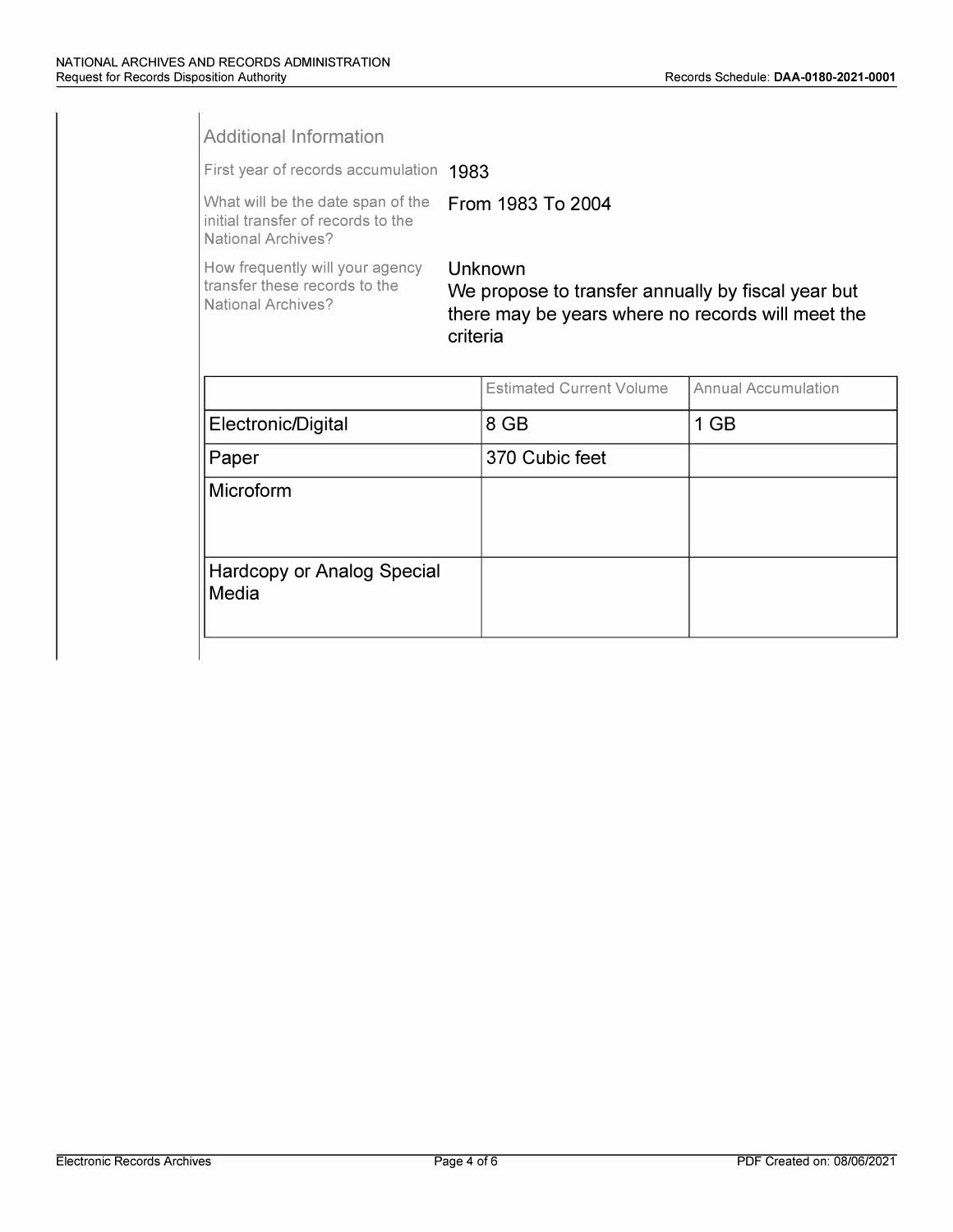## **Agency Certification**

I hereby certify that I am authorized to act for this agency in matters pertaining to the disposition of its records and that the records proposed for disposal in this schedule are not now needed for the business of the agency or will not be needed after the retention periods specified.

#### Signatory Information

| <b>Date</b> | <b>Action</b>                       | <b>By</b>                  | <b>Title</b>                                                 | Organization                                                                                                              |  |  |  |
|-------------|-------------------------------------|----------------------------|--------------------------------------------------------------|---------------------------------------------------------------------------------------------------------------------------|--|--|--|
| 11/03/2020  | Certify                             | <b>Crystal Zeh</b>         | Records Manageme<br>nt Officer                               | <b>Office of the Executive</b><br><b>Director - Executive</b><br><b>Secretariat Branch</b>                                |  |  |  |
| 02/19/2021  | <b>Return for Revisio</b><br>n      | <b>Esther Hidalgo</b>      | <b>Archives Specialist</b>                                   | <b>National Archives and</b><br><b>Records Administration</b><br>- ACR1 AC Appraisal<br>Team 1                            |  |  |  |
| 06/23/2021  | <b>Submit For Certific</b><br>ation | Kimberly<br>Neutzling      | <b>Records Specialist</b>                                    | CFTC - CFTC                                                                                                               |  |  |  |
| 06/23/2021  | Certify                             | <b>Crystal Zeh</b>         | Records Manageme<br>nt Officer                               | <b>Office of the Executive</b><br><b>Director - Executive</b><br><b>Secretariat Branch</b>                                |  |  |  |
| 07/26/2021  | <b>Submit for Concur</b><br>rence   | <b>Esther Hidalgo</b>      | <b>Archives Specialist</b>                                   | <b>National Archives and</b><br><b>Records Administration</b><br>- ACR1 AC Appraisal<br>Team 1                            |  |  |  |
| 07/30/2021  | Concur                              | Margaret<br><b>Hawkins</b> | <b>Director of Records</b><br><b>Management Servic</b><br>es | <b>National Records</b><br><b>Management Program</b><br>- ACNR Records<br><b>Management Services</b>                      |  |  |  |
| 07/30/2021  | Concur                              | Laurence<br><b>Brewer</b>  | <b>Chief Records Office</b><br>r                             | <b>National Records and</b><br><b>Archives Administration</b><br>- National Records and<br><b>Archives Administration</b> |  |  |  |
| 08/04/2021  | Approve                             | <b>David Ferriero</b>      | <b>Archivist of the Unite</b><br>d States                    | Office of the Archivist -<br><b>Office of the Archivist</b>                                                               |  |  |  |